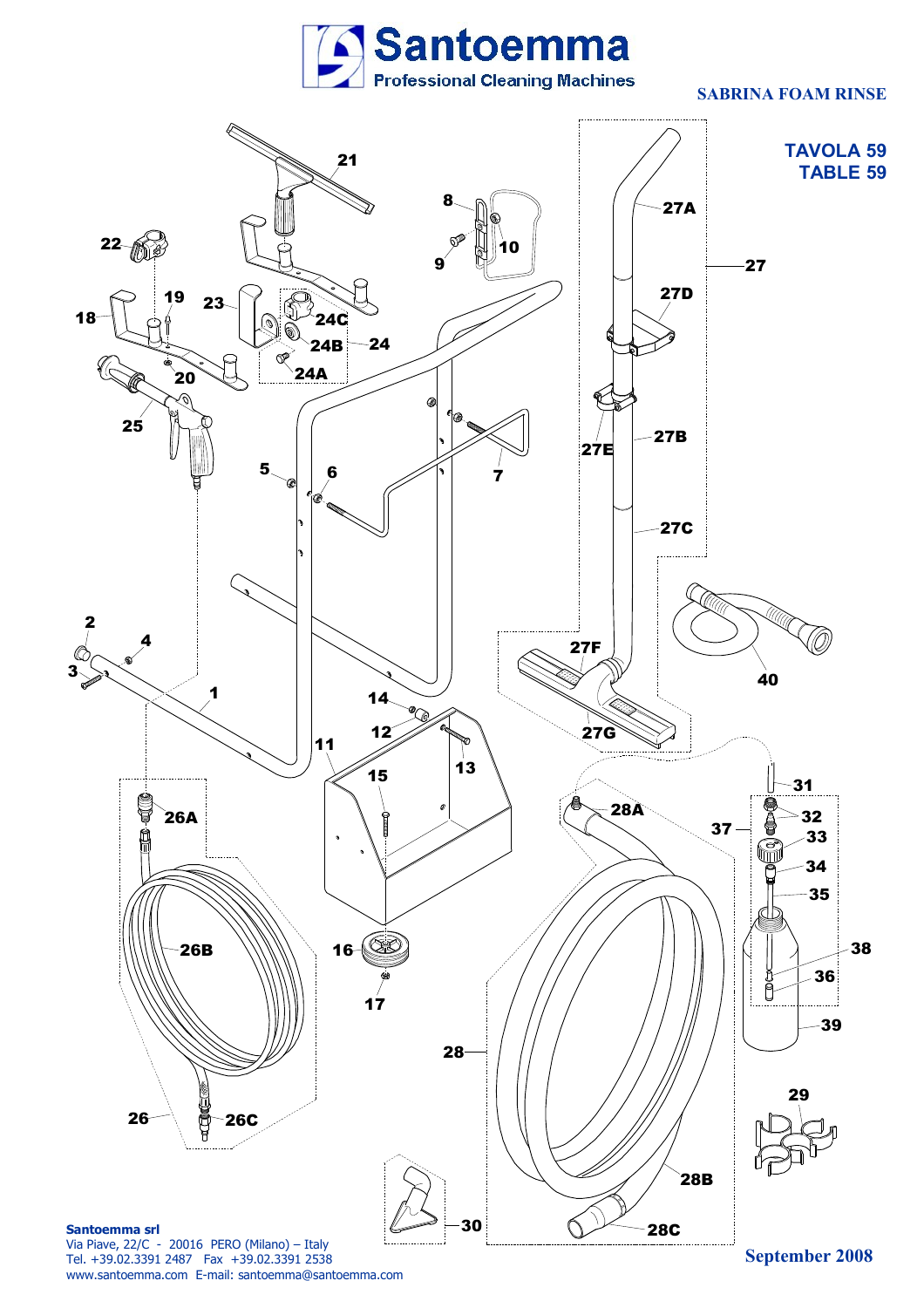

### **MACCHINA CON SCHIUMA, RISCIACQUO, ASPIRAZIONE MOD. SABRINA FOAM RINSE TAVOLA 59 MACHINE FOAMING, RINSING, VACUUMING MOD. SABRINA FOAM RINSE TABLE 59**

| rif | codice     | descrizione                                                       | description                                                           |
|-----|------------|-------------------------------------------------------------------|-----------------------------------------------------------------------|
| 11. | 4915       | MANICO CURVO GRANDE PER MAXI-FOAM                                 | <b>MAXI FOAM BIGGER HANDLE TUBE</b>                                   |
| 2   | 5023       | TAPPO IN PLASTICA                                                 | <b>PLASTIC CAP</b>                                                    |
| β   | 58230      | VITE TE 6x30 Zn                                                   | SCREW TE 6x30                                                         |
| 4   | 562A       | DADO ES. 6 MA AUTOFRENANTE Zn                                     | <b>LOCKING NUT DIAM.6</b>                                             |
| 5   | 568        | DADO ES. DIAM. 8                                                  | <b>NUT DIAM.8</b>                                                     |
| 6   | 568        | DADO ES. DIAM. 8                                                  | <b>NUT DIAM.8</b>                                                     |
| 7   | 4917       | AVVOLGITUBO SUP. MAXI FOAM                                        | UPPER HOOK FOR MAXI FOAM VACUUM HOSE                                  |
| 8   | 49182      | PORTABORRACCIA PER TANICA ANTISCHIUMA                             | <b>HOLDER FOR ANTIFOAM TANK</b>                                       |
| 9   | 560        | VITE TC+ 5x30 UNI 7687 INOX                                       | SCREW TC+ 5x30 UNI 7687 INOX                                          |
| 10  | 525A       | DADO ES. 5MA AUTOBLOCC. ALTO DIN 982                              | LOCKING NUT DIAM. 5                                                   |
| 11  | 4911       | MARSUPIO PER DETERGENTE MAXI-FOAM                                 | CONTAINER FOR CHEMICAL TANKS                                          |
| 12  | 7473       | <b>DISTANZIALE CROMATO</b>                                        | <b>CHROMED THIMBLE</b>                                                |
| 13  | 567        | VITE TE 8x40 Zn                                                   | SCREW TE 8x40 Zn                                                      |
| 14  | 568        | DADO ES. DIAM. 8                                                  | <b>NUT DIAM.8</b>                                                     |
| 15  | 567        | VITE TE 8x40                                                      | SCREW TE 8x40                                                         |
| 16  | 426N       | RUOTA LATERALE DIAM.80                                            | LATERAL WHEEL DIAM.80                                                 |
| 17  | 568A       | DADO ES. 8 MA AUTOFRENANTE                                        | LOCKING NUT                                                           |
| 18  | 49147      | SUPPORTO ACCESSORI SABRINA FOAM RINSE                             | SUPPORT FOR SABRINA FOAM RINSE ACCESSORIES                            |
| 19  | 5191       | RIVETTO 4x22                                                      | RIVET 4x22                                                            |
| 20  | 529        | RONDELLA PIANA 4x16 INOX UNI 6593                                 | <b>WASHER 4x16 INOX</b>                                               |
| 21  | 9030       | <b>TERGIVETRO INOX COMPLETO 35 CM</b>                             | COMPLETE STAINLESS STEEL WINDOWS SQUEEGEE                             |
| 22  | 9023       | CLIP DIAM.22 CON ATT. GANCIO PER PISTOLA                          | CLIP DIAM. 22 WITH HOOK FOR SPRAY GUN                                 |
| 23  | 49143      | GANCIO SUPPORTO TUBO ACQUA                                        | TUBE SUPPORT HOOK                                                     |
| 24  | 9025       | CLIP DIAM.22 COMPL. PIASTRINA, ROND, VITE<br>(9023.1+49145+58206) | CLIP DIAM. 22 COMPLETE WITH WASHERS AND SCREW<br>(9023.1+49145+58206) |
| 24A | 58206      | VITE TE 6x8 UNI 5739 Zn 8.8                                       | SCREW TE 6x8 Zn 8.8                                                   |
| 24B | 49145      | RONDELLA FISSAGGIO PER GANCIO 49143                               | WASHER FOR HOOK 49143                                                 |
| 24C | 9023.1     | CLIP DIAM.22 CON ATT. GANCIO (SENZAGANCIO)                        | CLIP, WITHOUT HOOK                                                    |
| 25  | SFR.GUN-M  | LANCIA PER SCHIUMA SABR.F.RINSE COMPL(02)                         | COMPLETE FOAM/RINSE SPRAY GUN (02)                                    |
| 26  | 344C-L50-M | TUBO RAGNO 6x14 5m COMPLETO                                       | COMPLETE RAGNO PIPE 6x14 5m                                           |
| 26A | 687-PE     | INNESTO RAPIDO F. ATT. M.1/4 (02) PARKER                          | QUICK DISCONNECT COUPLING - MALE                                      |
| 26B |            | 344-L50-INN   TUBO RAGNO 6x14 L=5m M.1/4 + F.1/4                  | RAGNO PIPE 6x14 5m - M.1/4 + F.1/4                                    |
| 26C | 689-PE     | INNESTO RAPIDO M. ATT.F.1/4 (14) PARKER                           | QUICK DISCONNECT COUPLING - MALE                                      |
| 27  | 3577C      | ACCESSORIO ASPIRALIQUIDI COMPL. 40CM-D38                          |                                                                       |
| 27A | 306        | TUBO CURVO IN PLASTICA                                            | <b>CURVED PLASTIC TUBE</b>                                            |
| 27B | 350        | TUBO INOX D.36 DIRITTO                                            | STRAIGHT INOX TUBE                                                    |
| 27C | 305        | TUBO INOX D.36 CURVO                                              | <b>CURVED INOX TUBE</b>                                               |
| 27D | 117C36     | MANIGLIA COMPLETA D.36                                            | COMPLETE HANDLE DIAM. 36                                              |
| 27E |            | 117-HOOK-36 GANCIO D.36 PER PATTINO                               | HOOK FOR D. 36 TOOL                                                   |
| 27F | 31241      | BOCCA PAVIMENTO NS400P SENZA SLITTA                               | VACUUM HEAD WITHOUT SLIDE                                             |
| 27G | 31242      | SLITTA IN GOMMA PER NS400P                                        | <b>COMPLETE RUBBER SLIDE</b>                                          |
| 28  | 345-L50-F  | TUBO ASPIRAZIONE D.32 5MT+3321-F + 333                            | VACUUM HOSE DIAM.32 5MT + CUFFS 333-S+3321-F                          |
| 28A | 3321-F     | MANICOTTO 32/38 CON INGRESSO ANTISCHIUMA                          | CUFF DIAM 32/38 WITH ANTI-FOAM INPUT                                  |
| 28B | 345-L50    | TUBO ASPIRAZIONE DIAM.32 L=5 m                                    | VACUUM HOSE DIAM.32 L = 5m                                            |
| 28C | 333-S      | MANICOTTO GIREVOLE DIAM.36 SPECIALE                               | SPECIAL REVOLVING CUFF DIAM.36                                        |
| 29  | 31802      | CLIP D.32 A 4 POSTI                                               | 4-PLACES CLIP, DIAM.32                                                |
| 30  | 3578C      | BOCCHETTA TRIANGOLARE COMPLETA                                    | COMPLETE TRIANGULAR VACUUM HEAD                                       |
| 31  | 6937       | TUBO DIAM. 4/2,5 NEUTRO SPEZZONE L=35CM                           | RILSAN PIPE 4x2.5 L=35cm                                              |
| 32  | 6163       | <b>INNESTO C1Z 4/2,5 -1/8</b>                                     | COUPLING C1Z 4/2,5 -1/8                                               |
| 33  | 1203       | TAPPO FORATO PER FLACONE DA 1 LITRO                               | CAP WITH HOLE FOR 1 LITER TANK                                        |
| 34  | 6165       | INNESTO C2 8/6 - 1/8                                              | COUPLING C2 8/6 - 1/8                                                 |
| 35  | 74014      | TUBO RILSAN 6x8 L=25cm                                            | RILSAN PIPE 6x8 L=25cm                                                |
| 36  | 6081       | FILTRO PER ANTISCHIUMA                                            | FILTER FOR ANTIFOAM                                                   |